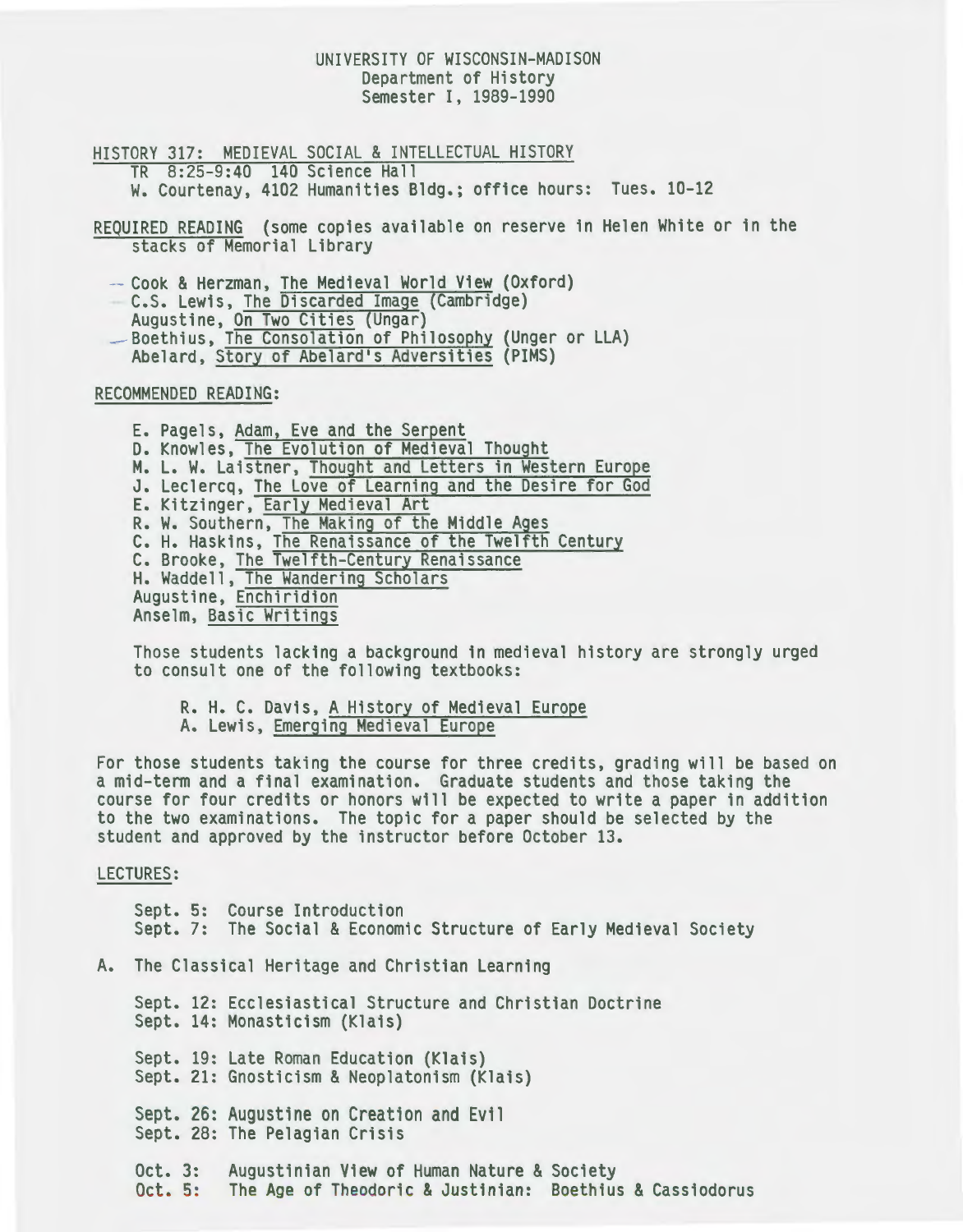- B. Early Medieval Culture: Survival, Renewal, and Transformation Oct. 10: Oct. 12: Irish Culture & the Northumbrian Renaissance Oct. 17: The Carolingian Revival: The Age of Charlemagne Oct. 19 Oct. 24: Carolingian Neoplatonism Oct. 26: Ottonian & Salian Culture Society, Religion and Learning c. 600 The Carolingian "Renaissance"
	- Oct. 31: Mid-term Examination
- c. The New Economy and the Emergence of Europe

Nov. 2: Nov. 7: Nov. 9: Nov. 14: From Epic to Romance Nov. 16: From Romanesque to Gothic Social-Economic Change & the Recovery of Town Life Monastic & Gregorian Reforms From Customary Law to Common Law D. The Twelfth-Century Renaissance Nov. 21: The Rise of Dialectic

Nov. 28: Anselm of Canterbury Nov. 30: The Cathedral Schools Dec. 5: Abelard & Bernard<br>Dec. 7: The School of St. The School of St. Victor and Peter Lombard Dec. 12: Naturalism and Humanism in the Twelfth Century Dec. 14: Religious Reawakening and Heterodox Dissent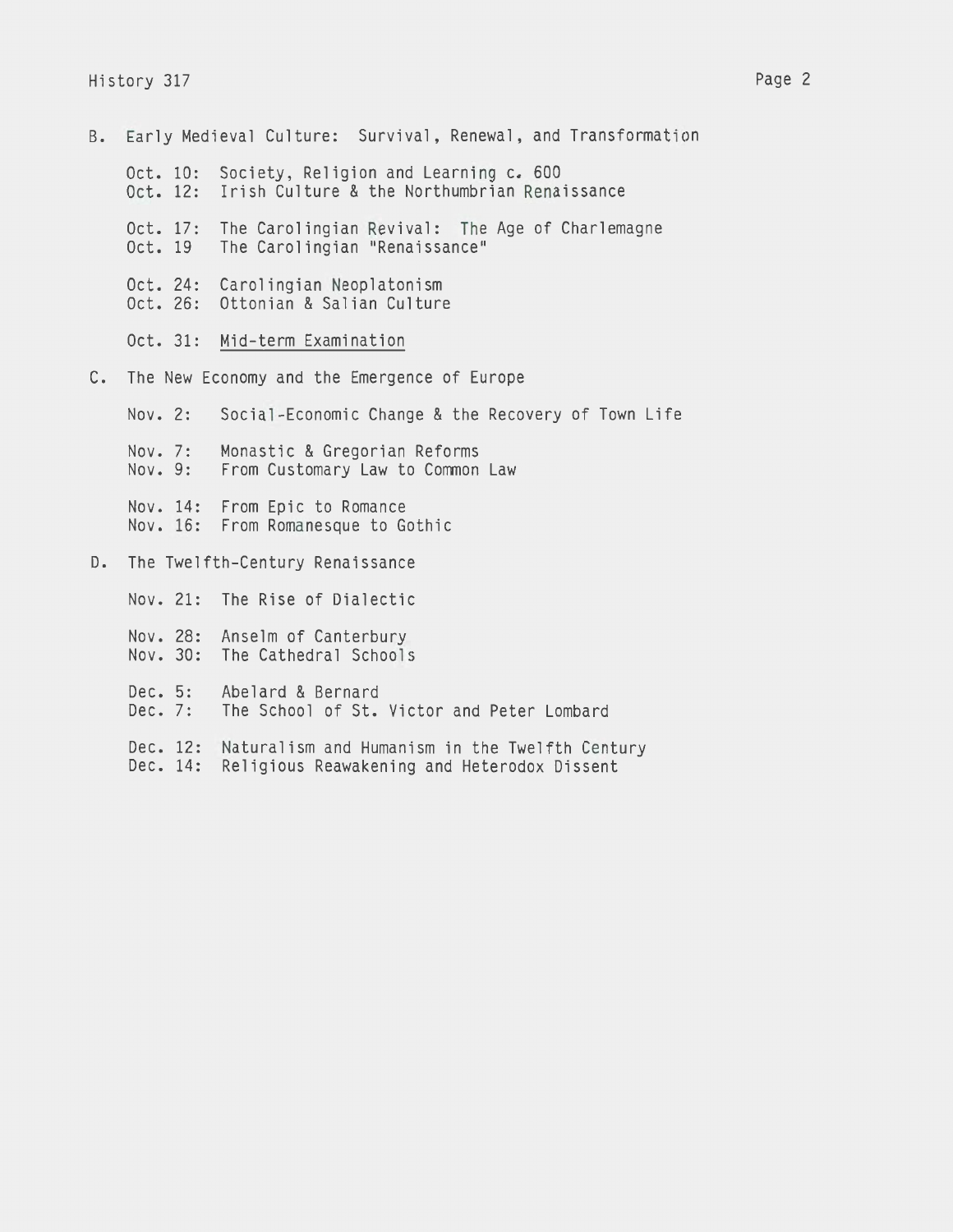# THE UNIVERSITY OF WISCONSIN Department of History Semester I, 1989-90

#### HISTORY 317 (1)

. -

MR. COURTENAY

#### BIBUOGRAPHY FOR UNDERGRADUATE PAPERS

## I. GENERAL:

R.R. Bolgar, The Classical Heritage and its Beneficiaries (Cambridge, 1954) C.N. Cochrane, Christianity and Classical Culture (Oxford, 1940). C. Dawson, The Making of Europe (New York, 1932). c. Dawson, Religion and the Rise of Western Culture (New York, 1950). M.L.W. Laistner, Thought and Letters in Western Europe (London, 1931). R.L. Poole, Illustrations of the History of Medieval Thought and Learning (2nd ed.; London, 1920). J.L. Weston, From Ritual to Romance (Cambridge, 1920).

#### II. PATRISTICS:

J.N.D. Kelly, Early Christian Doctrines (London, 1958). J. Danielou, Origen, trans. W. Mitchell (London, 1955).

## III. AUGUSTINE:

J. Burnaby, Amor Dei (2nd ed.; London, 1947).

M.C. d'Arcy (ed.), St. Augustine (New York: Meridian, 1957).

- E. Gilson, Introduction to St. Augustine, 1961.
- D. Greenwood, Saint Augustine (New York, 1957).
- F. Van der Meer, Augustine the Bishop (New York, 1961).
- J. O'Meara, The Young Augustine (London, 1954)

W.G. Grimshaw, St. Augustine and the Donatist Controversy (London, 1950).

G. Gr. Willis, St. Augustine and the Donatist Controversy (London, 1950).

- W.H.C. Frend, The Donatist Church: A Movement of Protest in Roman North Africa (Oxford, 1952).
- J.P. Keleher, Saint Augustine's Notion on Schism in the Donatist Controversy, 1961.
- V.J. Bourke, Augustine's guest of Wisdom (Milwaukee, 1945).
- M. Cosmask, St. Augustine and his Search for Faith (New York, 1957).
- S.J. Grabowski, The all-present God (St. Louis, 1954).
- P. Henry, Saint Augustine on Personality (Villanova, 1960).
- J.A. Geiger, The Origin of the Soul (Rome, 1957).
- M.T. Clark, Augustine, Philosopher of Freedom (Paris, 1958).
- G.P. Dwyer, St. Augustine and the Possibility of a State of Pure Nature (Rome, 1937).
- S.J. Grabowski, The Church: An Introduction to the Theology of Saint Augustine (London, 1957).
- J. Leahy, Saint Augustine on Eternal Life, 1939.
- N.H. Baynes, The Political Idea; of St. Augustine's "de civitate Dei" (London, 1936).
- H.A. Deane, The Political and Social Ideas of St. Augustine (New York, 1963).
- J. Ferguson, Pelagius (Cambridge, 1956)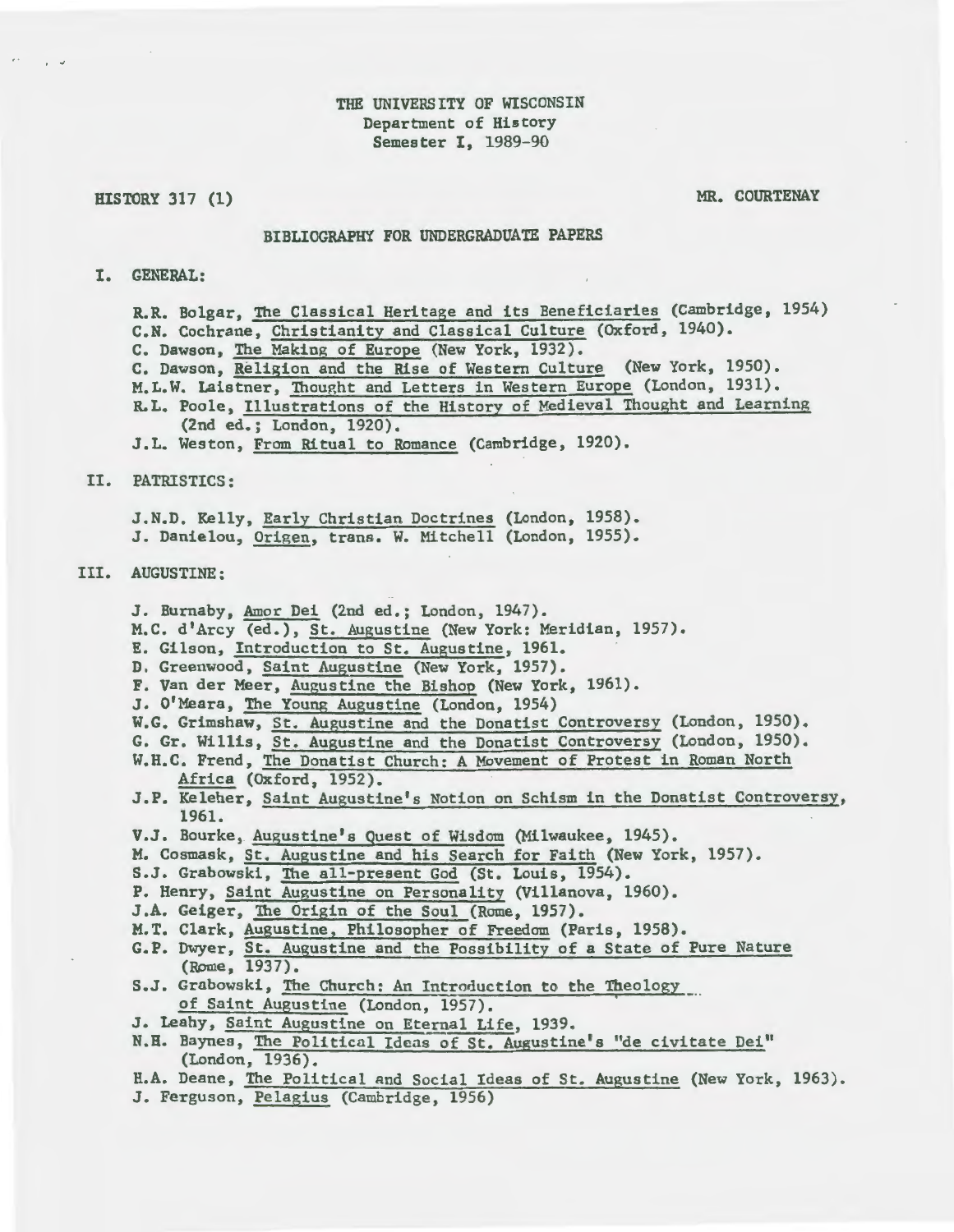#### **HISTORY 317**

 $\mathcal{O}(\mathcal{F})$ 

- IV. CAROLINGIAN PERIOD:
	- A. Cabaniss, <u>Amalarius of Metz</u> (Amsterdam, 1954).<br>A. Cabaniss, Agobard of Lyons (1953),
	-
	- E. Duckett, Alcuin, Friend of Charlemagne (1951).
- V. TWELFTH CENTURY:

C.H. Haskins, The Renaissance of the 12th Century (Cambridge, Mass. 1927). H. Waddell, The Wandering Scholars (London, 1927). E. Gilson, The Mystical Theology of St. Bernard, 1955. B.S. James, St. Bernard of Clairvaux, 1957. J. Sikes, Peter Abelard (London, 1932). M.E. Williams, The Teaching of Gilbert Porreta on the Trinity, as Found in His Commentaries on Beothius, 1951.

# VI. MEDIEVAL ART:

- C.R. Morey, Medieval Art (New York, 1942).
- H. Busch, Romanesque Europe (New York, 1960).
- R. Branner, Gothic Architecture (New York, 1961).
- H. Busch, Gothic Europe (London, 1959).
- H. Focillon, The Art of the West in the Middle Ages (New York, 1963).
- P. Frankl, The Gothic (Princeton, 1960).
- E. Male, The Gothic Image (New York Harper, 1958).
- 0. von Simson, The Gothic Cathedral (New York, 1956).
- G.G. Coulton, Medieval Faith and Symbolism (Oxford, 1928).
- N. Pevsner, Outline of European Architecture (6th ed.; Baltimore, 1960).
- VII. THE BIBLE IN THE MIDDLE AGES:

B. Smalley, The Study of the Bible in the Middle Ages (2nd ed.; Oxford, 1952). R.E. McNally, The Bible in the Early Middle Ages, 1959.

# VIII. ISLAMIC AND JEWISH PHILOSOPHY:

I. Husik, A History of Medieval Jewish Philosophy (New York, 1916). J.W. Sweetman, Islam and Christian Theology (2 vols.; London, 1945-1947). Rahman, Avicenna's Psychology (New York, 1952).

## IX. MEDIEVAL UNIVERSITIES:

C.H. Haskins, The Rise of Universities (Providence, 1923). L.J. Daly, The Medieval University (New York, 1961).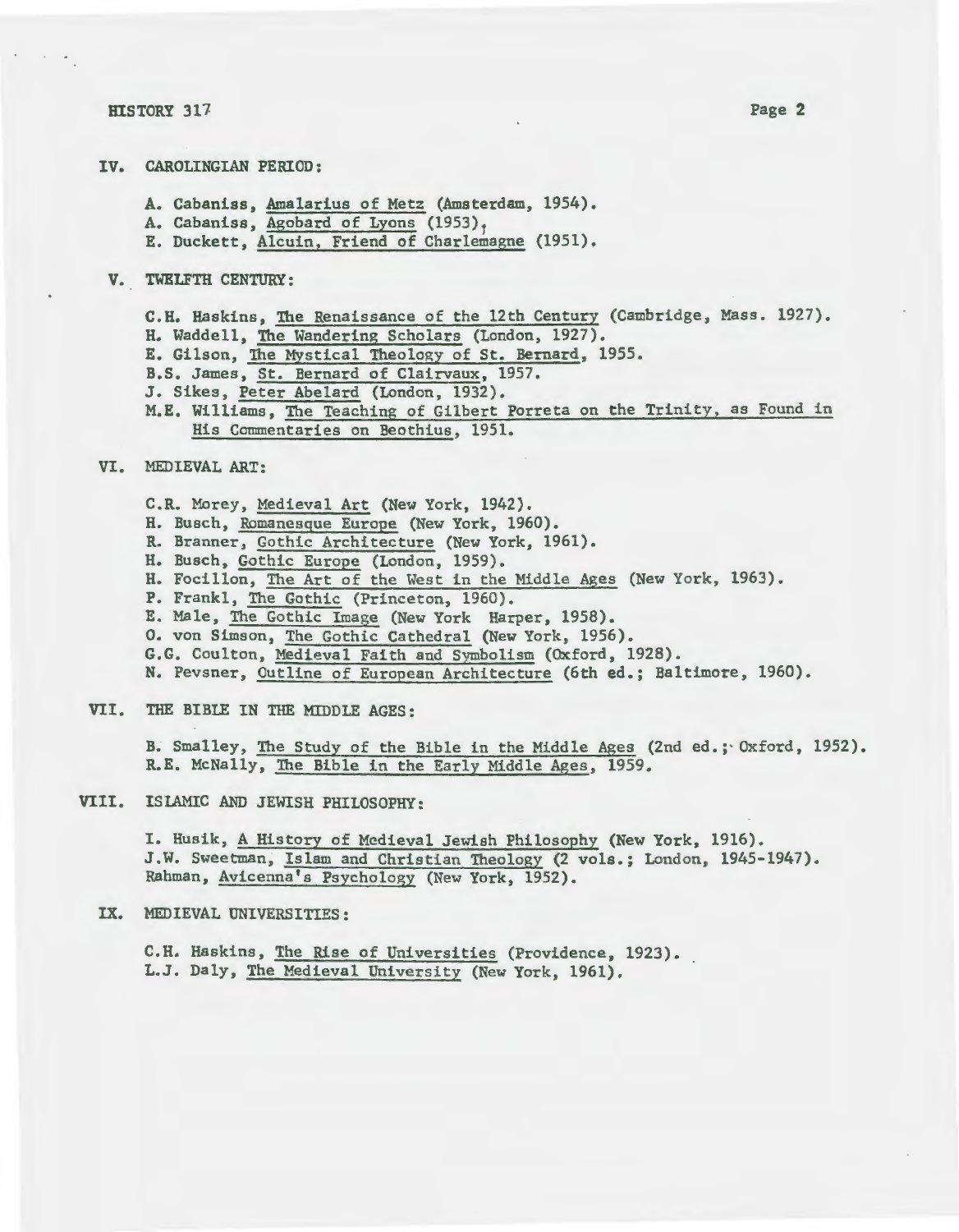Format and Topics for Papers in History 317

## A. Format Possibilities:

- 1. Annotated bibliography of several books on one person or theme
- 2. Comparative assessment of two books on the same subject
- 3. Essay on one book in light of the course material
- 4. Research paper on one theme (based on whatever readings are necessary)

## B. Topic Possibilities:

The effect of Boethius on the development of medieval literature Style and design in early medieval art in relation to the cultural milieu Neoplatonism in Boethius Neoplatonism in John Scotus Erigena Solidarities and collective action in early medieval peasant societies The dimensions and significance of the Lord-Follower relationship for early medieval society The sagas as a reflection of the value structure of that society The process of Christianization as reflected in early medieval literature The analysis of one or more epics, e.g., The Song of Roland The role of women in the epic tradition The concept of courtly love The controversy between Abelard and Bernard The affair between Abelard and Heloise Jewish philosophy, particularly Saadya Gaon or Maimonides The educational program of John of Salisbury The school of Chartres and its critique by Southern A comparison of Augustine's Confessions and Abelard's autobiography The effect of the Cluniac reform movement The Cistercian reform movement Augustine and the Donatist controversy The decline and reemergence of Gnosticism in the West Alcuin and Charlemagne's educational reform The Gottschalk affair Isidore of Seville and 7th-century Spanish culture

 $(OVER)$